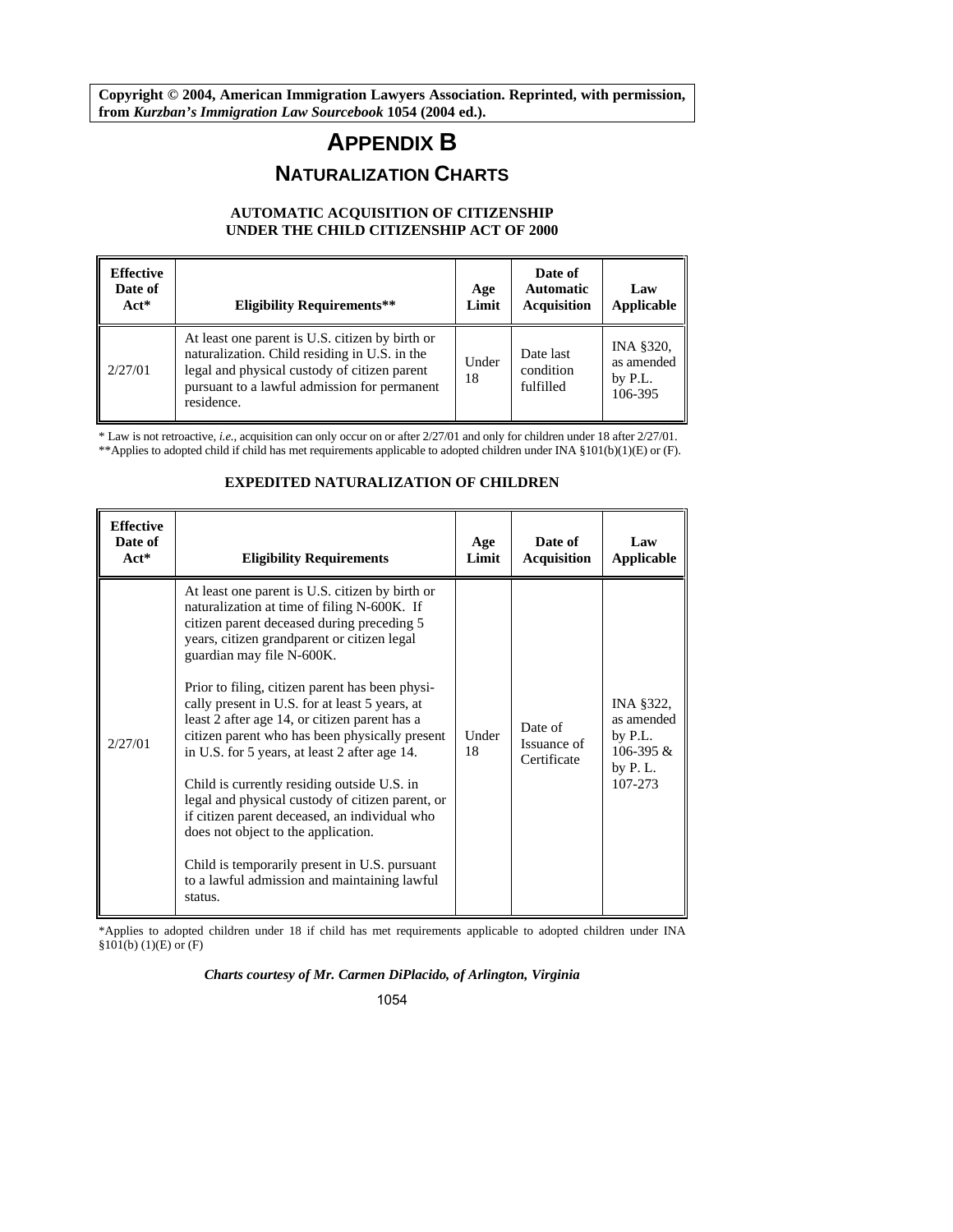# **AUTOMATIC ACQUISITION OF CITIZENSHIP THROUGH NATURALIZATION OF PARENT(S)**

| Date                                   |                                                                                                                                  |                                      |                                          | <b>Date of Automatic Acquisition</b>                                                |                                                                             |
|----------------------------------------|----------------------------------------------------------------------------------------------------------------------------------|--------------------------------------|------------------------------------------|-------------------------------------------------------------------------------------|-----------------------------------------------------------------------------|
| Parent(s)<br><b>Naturalized</b>        | Who<br><b>Naturalized</b>                                                                                                        | *Age<br>Limit                        | If Residing in<br>U.S.                   | <b>If Residing Abroad</b>                                                           | <b>Law Applicable</b>                                                       |
| Prior to<br>3/2/07                     | Either parent                                                                                                                    | Under<br>21                          | Date of natu-<br>ralization of<br>parent | Date child lawfully<br>admitted U.S. for<br>permanent residence                     | §2172, R.S. (Act<br>4/14/1802                                               |
| $3/2/07$ to<br>noon EST,<br>5/24/34    | Either parent                                                                                                                    | Under<br>21                          | Date of natu-<br>ralization of<br>parent | Date child lawfully<br>admitted U.S. for<br>permanent residence                     | §2172, R.S. Sec.<br>5, Act 3/2/07                                           |
|                                        | One parent,<br>other remaining<br>alien                                                                                          | Under<br>21 when<br>admitted<br>U.S. | 21 and after 1/13/41                     | Upon completion 5 yrs. residence in U.S.<br>including residence completed after age | §5, Act 3/2/07,<br>as amended by<br>Sec. 2 Act<br>5/24/34                   |
| noon EST,<br>$5/24/34$ , to<br>1/13/41 | Alien parent<br>(other being)<br>citizen); surviv-<br>ing parent; or<br>parent having<br>custody in di-<br>vorce                 | Under<br>21                          | Date of natu-<br>ralization of<br>parent | Date child lawfully<br>admitted U.S. for<br>permanent residence                     | §2172, R.S.                                                                 |
| $1/13/41$ to                           | Alien parent<br>other being<br>citizen from<br>child's birth                                                                     | Under<br>18                          | Date of natu-<br>ralization of<br>parent | Date child lawfully<br>admitted U.S. for<br>permanent residence                     | §313, 1940 Act                                                              |
| 12/24/52                               | Both parents;<br>surviving parent;<br>or parent having<br>custody in legal<br>separation                                         | Under<br>18                          | Date of natu-<br>ralization of<br>parent | Date child lawfully<br>admitted U.S. for<br>permanent residence                     | §314, 1940 Act                                                              |
| Subsequent                             | **Alien parent,<br>other being<br>citizen from<br>child's birth                                                                  | Under<br>18                          | Date last condi-<br>tion fulfilled       | Date child lawfully<br>admitted U.S. for<br>permanent residence                     | INA §320, as<br>amended by P.L.<br>95-417. Re-<br>pealed by P.L.<br>106-395 |
| to 12/24/52<br>but before<br>2/27/01   | **Both parents;<br>surviving parent;<br>parent having<br>custody in legal<br>separation; or<br>mother of child<br>out of wedlock | Under<br>18                          | Date last condi-<br>tion fulfilled       | Date child lawfully<br>admitted U.S. for<br>permanent residence                     | INA §321, as<br>amended by P.L.<br>95-417. Re-<br>pealed by P.L.<br>106-395 |

\*The date of the parent(s) naturalization and the date of the lawful admittance of the child must occur before the age shown in the age limit column.

\*\*Applies to an adopted child if the child is residing in the U.S. at the time of naturalization of such adopted parent or parents, in the custody of his adoptive parent or parents, pursuant to a lawful admission for permanent residence.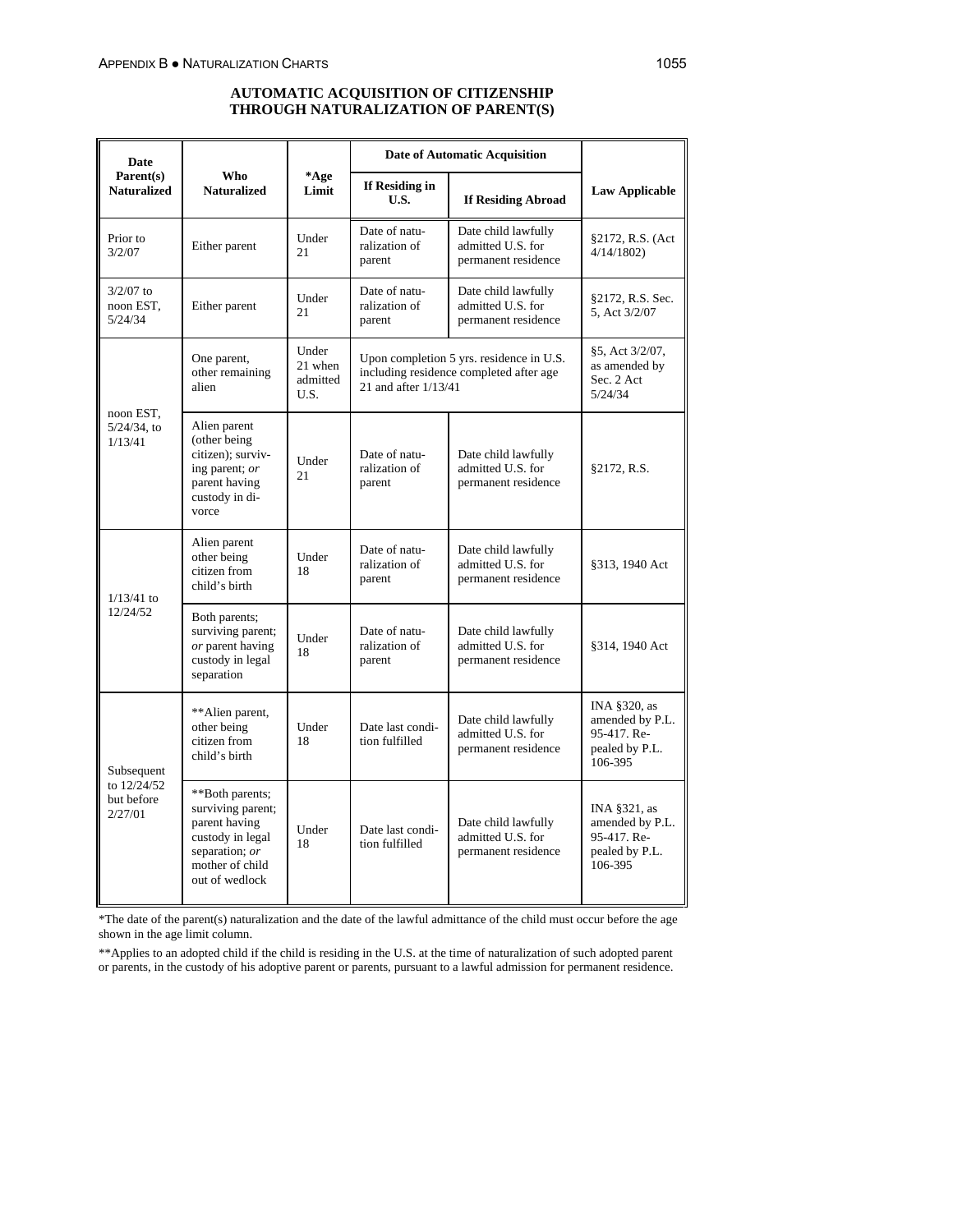# **ADJUDICATING CITIZENSHIP BASED ON BIRTH OUT OF WEDLOCK TO A U.S. FATHER**

## **Determining Whether to Use "New" or "Old" INA** §**309(a)**

| Date of Birth                  | <b>Applicable</b><br><b>Statute</b> | <b>Age Before</b><br>Which<br>"Legitimation"<br>Must Occur* | <b>Date Before</b><br>Which<br>"Legitimation"<br>Must Occur <sup>*</sup> | <b>Statement of</b><br><b>Support</b><br><b>Required?</b> |
|--------------------------------|-------------------------------------|-------------------------------------------------------------|--------------------------------------------------------------------------|-----------------------------------------------------------|
| Before 11/14/68                | Old Section<br>309(a)               | 21                                                          | 11/14/89                                                                 | N <sub>0</sub>                                            |
| On or After<br>11/14/68<br>and | Old Section<br>309(a)               | 21                                                          | 11/14/92                                                                 | No                                                        |
| Before 11/14/71                | New Section<br>309(a)               | 18                                                          | 11/14/89                                                                 | Yes                                                       |
| On or After<br>11/14/71        | Old Section<br>309(a)               | 15                                                          | 11/14/86                                                                 | N <sub>0</sub>                                            |
| and<br>Before 11/14/86         | New Section<br>309(a)               | 18                                                          | 11/14/04                                                                 | Yes                                                       |
| On or After<br>11/14/86        | New Section<br>309(a)               | 18                                                          | None                                                                     | Yes                                                       |

\* Note that under **New Section 309(a),** the citizen father can, in lieu of legitimation, acknowledge paternity in writing and under oath, or paternity of the child can be established by adjudication of a competent court. Any one of the three methods of establishing paternity must occur before the child's 18th birthday.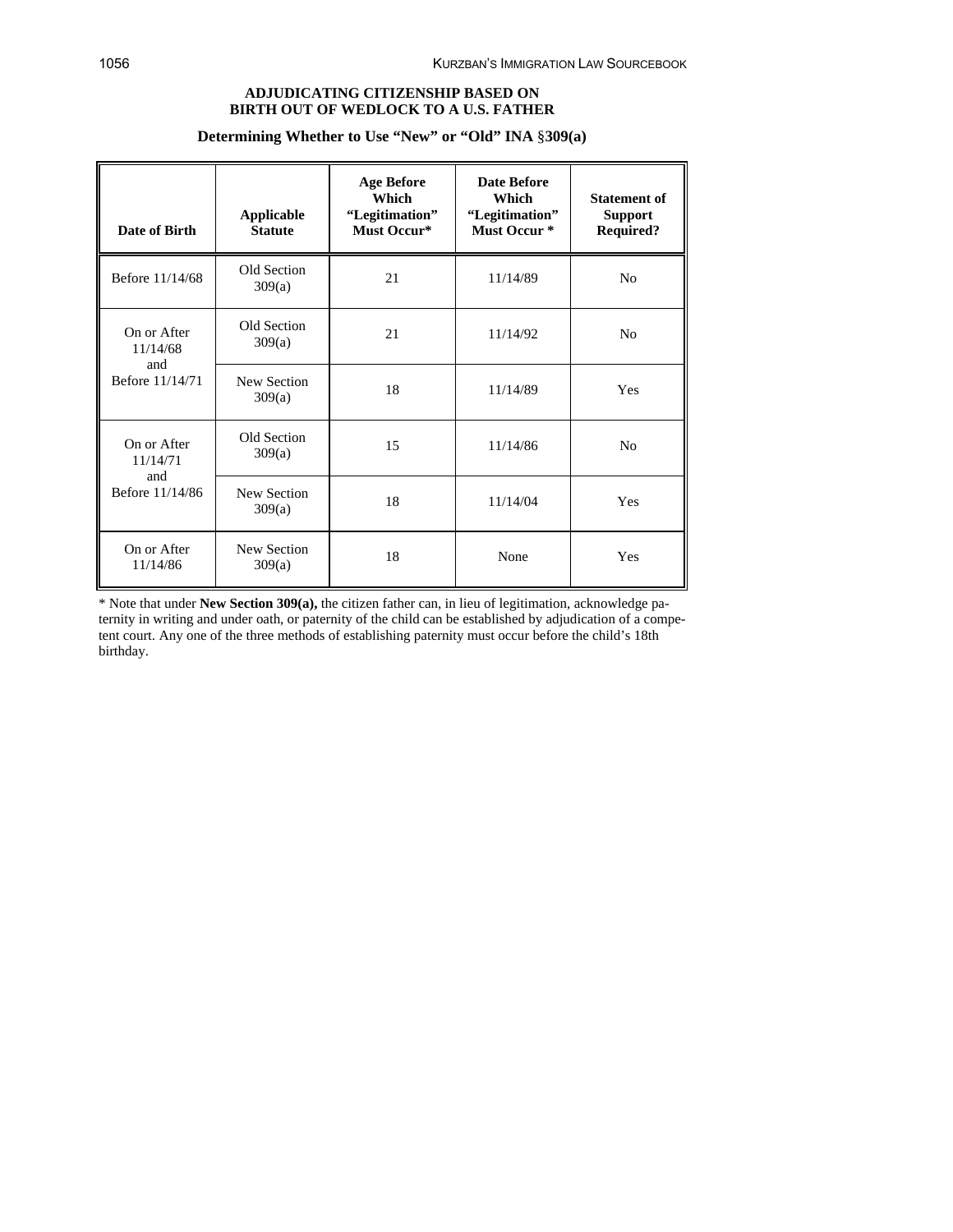Tables of Transmission Requirements Over Time For Citizenship For Certain Individuals Born Abroad"

|                                          |                                                                                                                        | Birth Abroad to U.S. Citizen Parent and Alien Parent                       |                                                                                                                                                                                                                                                                                                                                                                                                                                                                                                                                                               |                                                                                                                                                                                                                                                                                                                                                                                                                                            |
|------------------------------------------|------------------------------------------------------------------------------------------------------------------------|----------------------------------------------------------------------------|---------------------------------------------------------------------------------------------------------------------------------------------------------------------------------------------------------------------------------------------------------------------------------------------------------------------------------------------------------------------------------------------------------------------------------------------------------------------------------------------------------------------------------------------------------------|--------------------------------------------------------------------------------------------------------------------------------------------------------------------------------------------------------------------------------------------------------------------------------------------------------------------------------------------------------------------------------------------------------------------------------------------|
| Date of Birth                            | <b>Transmission Requirements</b>                                                                                       | Reference                                                                  | <b>Retention Requirements</b>                                                                                                                                                                                                                                                                                                                                                                                                                                                                                                                                 | Reference                                                                                                                                                                                                                                                                                                                                                                                                                                  |
| Before noon EST 5/24/34                  | transmit. U.S. citizen parent resided in U.S.<br>Either U.S. citizen father or mother could<br>before child's birth.   | (RS); 7 FAM 1135; §301(h)<br>§1993, Revised Statutes<br>INA; P.L. 103-416. | None                                                                                                                                                                                                                                                                                                                                                                                                                                                                                                                                                          |                                                                                                                                                                                                                                                                                                                                                                                                                                            |
| Noon EST 5/24/34 and<br>prior to 1/31/41 | Either U.S. citizen father or mother could<br>U.S. citizen parent resided in U.S. before<br>child's birth<br>transmit. | §1993, RS as Amended in<br>1934; 7 FAM 1135.1.<br>11.35.2                  | and child began to reside permanently<br>ages 13-21 if begun before 12/24/52;<br>(4) None if parent employed certain<br>requirements may have citizenship<br>(5) None if alien parent naturalized<br>(1) 5 years residence between the<br>presence between ages 14-28; <sup>1</sup> or<br>presence between ages 14-28 if<br>(3) 5 years continuous physical<br>(2) 2 years continuous physical<br>Persons failing to fulfill below<br>restored upon taking oath of<br>in U.S. while under age 18.<br>begun before $10/27/72.^2$<br>occupation.<br>allegiance. | INA; 7 FAM 1133.5-7, 5-8<br>§324(d)(1) Inmigration and<br>(4) $$201(g)$ INA; $7$ FAM<br>$(5)$ Former §301(b) INA;<br>7 FAM 1133.5-7.<br>(INA), §101 P.L. 103-416;<br>Nationality Act of 1940<br>$(3)$ Former §301(b), $(d)$<br>INA; 7 FAM 1133.5-2,<br>(2) Former §301(b), (c)<br>Nationality Act of 1952<br>(NA), 54 Stat. 1137;<br>7 FAM 1134.6-3<br>$(1)$ $\S201(g)$ and $(h)$<br>7 FAM 1133.5-15.<br>1133.5-9<br>1133.5-11<br>1134.6-2 |
|                                          |                                                                                                                        |                                                                            |                                                                                                                                                                                                                                                                                                                                                                                                                                                                                                                                                               |                                                                                                                                                                                                                                                                                                                                                                                                                                            |

<sup>&</sup>lt;sup>-</sup> Source: Bureau of Consular Affairs, Department of State; as of March 20, 1995. Note: These tables are intended for use only as a useful<br>generalized reference guide, and not to make determinations or to be cited in any

<sup>&</sup>lt;sup>1</sup> Absences of less than 60 days in aggregate during 2 year period do not break continuity.<br><sup>2</sup> Absences of less than one year in aggregate during 5 year period do not break continuity.<br><sup>3</sup> U.S. Government, American educ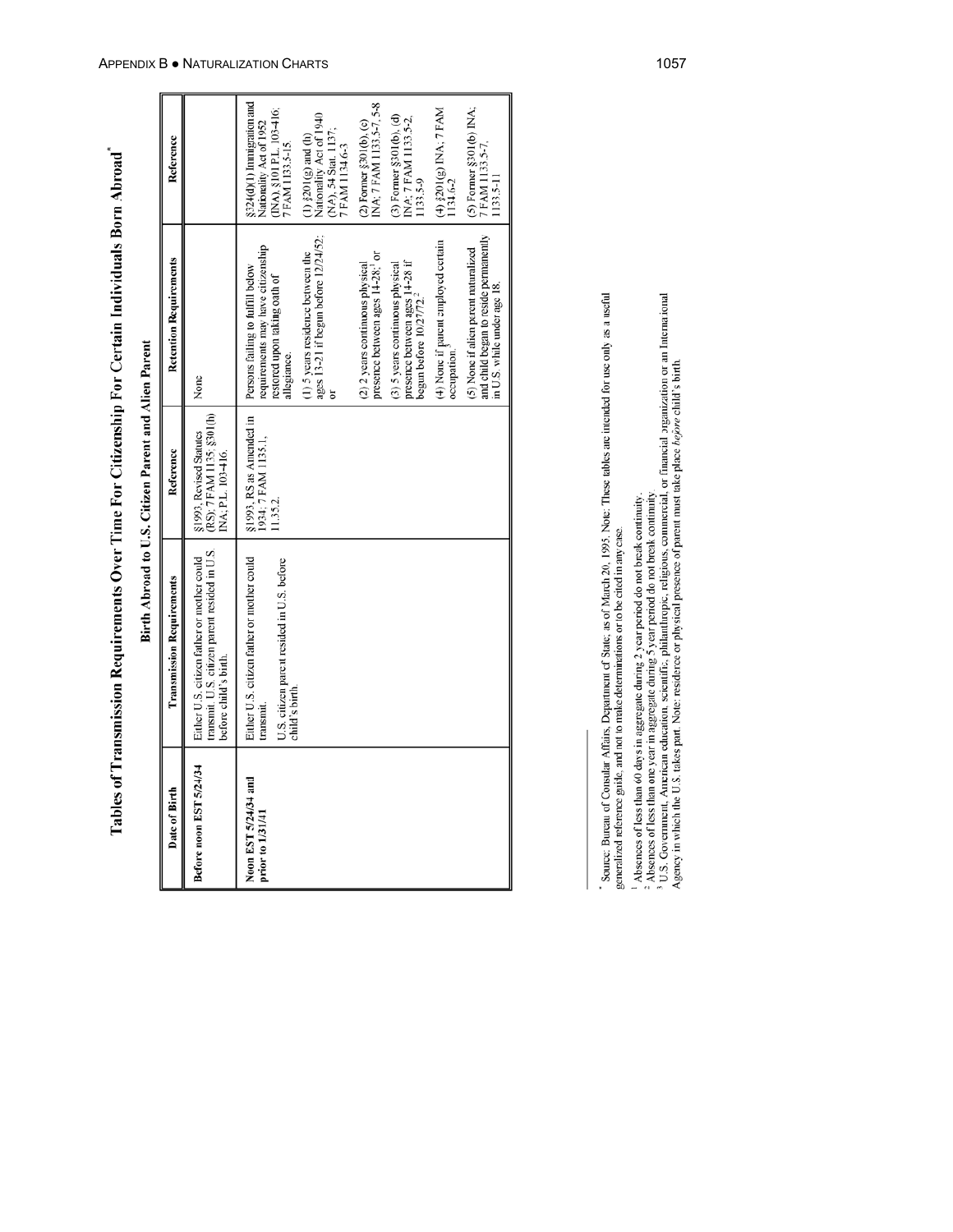| Date of Birth                    | <b>Transmission Requirements</b>                                                                                                         | Reference                          | <b>Retention Requirements</b>                                                                                     | Reference                                                              |
|----------------------------------|------------------------------------------------------------------------------------------------------------------------------------------|------------------------------------|-------------------------------------------------------------------------------------------------------------------|------------------------------------------------------------------------|
| 1/13/41 and prior to<br>12/24/52 | session 10 years prior to child's birth. five<br>Citizen parent resided in U.S. or pos-<br>of which after the age of 16.                 | 201(g) NA; 7 FAM<br>1134.2, 1134.3 | restored upon taking oath of allegiance.<br>requirements may have citizenship<br>Persons failing to fulfill below | Sec. 324(d)(1) INA, §101<br>P.L. 103-416; 7 FAM<br>1133.5-15           |
|                                  |                                                                                                                                          |                                    | presence between ages 14-28; <sup>1</sup> or<br>(1) 2 years continuous physical                                   | INA; 7 FAM 1133.5-7, 5-8<br>(1) Former §301(b), (c)                    |
|                                  |                                                                                                                                          |                                    | presence between ages 14-28 if<br>(2) 5 years continuous physical<br>begun before $10/27/72.^2$                   | $(2)$ Former $\S 301(b)$ , $(d)$<br>INA; 7 FAM 1133.5-2,<br>1133.5-9   |
|                                  |                                                                                                                                          |                                    | (3) None if parent employed in<br>certain occupation <sup>3</sup>                                                 | (3) 201(g) NA; 7 FAM<br>134.6-2                                        |
|                                  |                                                                                                                                          |                                    | (4) None if child born on or after<br>10/10/52;                                                                   | (4) P.L. 95-432; 7 FAM<br>1133.5-13                                    |
|                                  |                                                                                                                                          |                                    | (5) None if alien parent naturalized and<br>child began to reside permanently in<br>U.S. while under age 18.      | $(5)$ Former §301(b) INA;<br>7 FAM 1133.5-7.<br>$133.5 - 11$           |
|                                  | 10 years prior to child's birth, five of which<br>12/31/46 and resided in U.S. or possession<br>Citizen parent in U.S. military 12/7/41- | 201(i) NA; 7 FAM<br>1134.2, 1134.4 | restored upon taking oath of allegiance.<br>requirements may have citizenship<br>Persons failing to fulfill below | §324(d)(1) INA, §101<br>P.L. 103-416; 7 FAM<br>1133.5-15               |
|                                  | after age 12.                                                                                                                            |                                    | presence between ages 14-28; <sup>1</sup> or<br>(1) 2 years continuous physical                                   | (1) Former §301(b) INA;<br>7 FAM 1134.4e, 1133.5                       |
|                                  |                                                                                                                                          |                                    | presence between ages $14-28$ if<br>begun before $10/27/72.^2$<br>(2) 5 years continuous physical                 | INA; 7 FAM 1133.5-2,<br>$(2)$ Former $\S$ 301(b), $(d)$<br>$133.5 - 9$ |
|                                  |                                                                                                                                          |                                    | (3) None if child born on or after<br>10/10/52                                                                    | (3) P.L. 95-432; 7 FAM<br>133.5-15                                     |
|                                  |                                                                                                                                          |                                    | (4) None if alien parent naturalized and<br>child began to reside permanently in<br>U.S. while under age 18.      | $(4)$ Former §301(b) INA;<br>7 FAM 1133.5-7,<br>133.5-11               |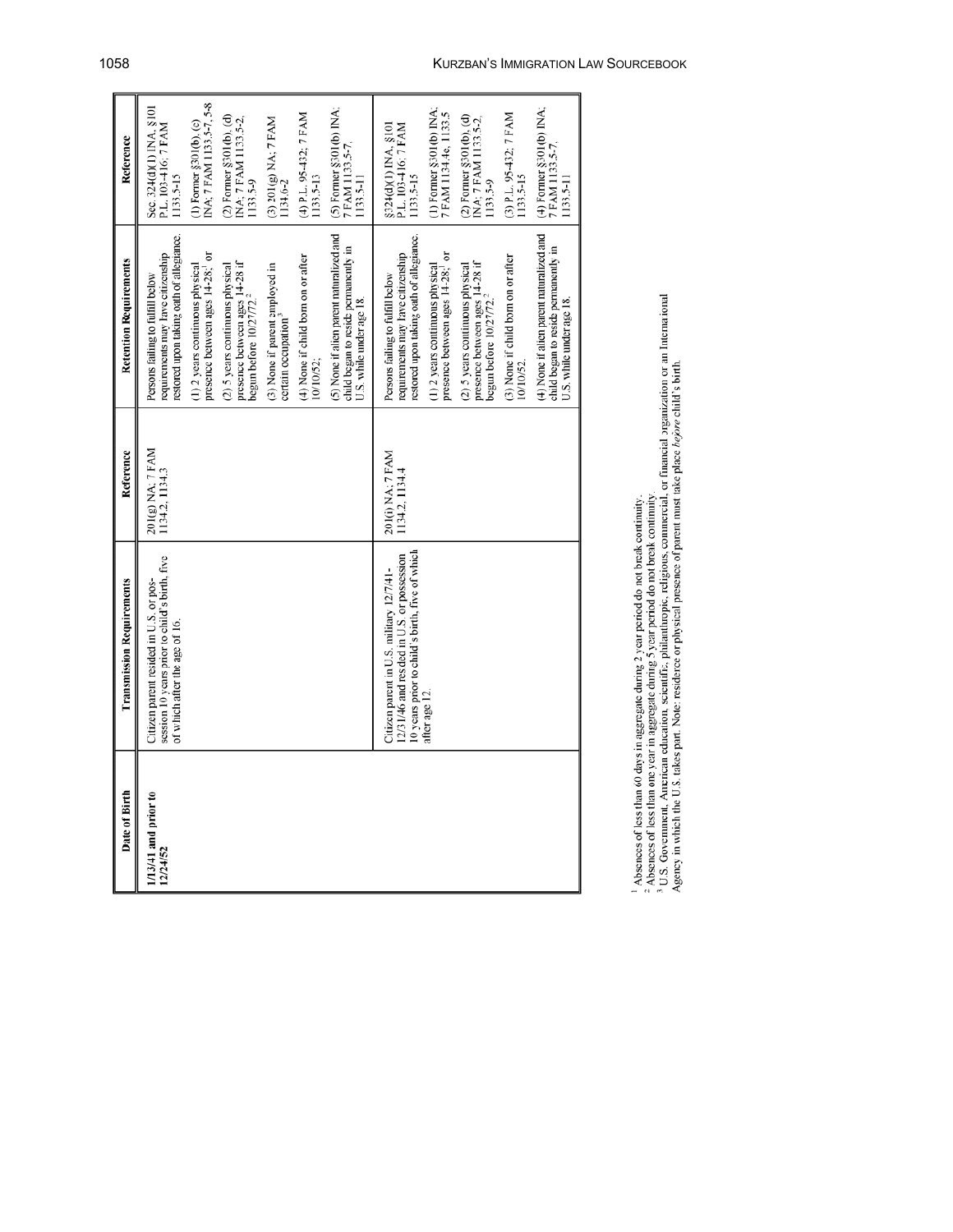| Date of Birth                           | <b>Transmission Requirements</b>                                                                                                                                                                                                                                                                                                                                                                  | Reference                                                   | <b>Retention Requirements</b>                                                                                     | Reference                                                   |
|-----------------------------------------|---------------------------------------------------------------------------------------------------------------------------------------------------------------------------------------------------------------------------------------------------------------------------------------------------------------------------------------------------------------------------------------------------|-------------------------------------------------------------|-------------------------------------------------------------------------------------------------------------------|-------------------------------------------------------------|
| 1/13/41 and prior to<br>12/24/52 (cont) | five of which after age 14, and who did not<br>12/24/52 and physically present in U.S. or<br>possession 10 years prior to child's birth,<br>Citizen parent in U.S. military 1/1/47-                                                                                                                                                                                                               | $$301(a)(7)$ , now $301(g)$<br>INA: 7 FAM 1134.4f           | restored upon taking oath of allegiance.<br>requirements may have citizenship<br>Persons failing to fulfill below | §324(d)(1) INA; P.L.<br>103-416; 7 FAM<br>1133.5-15         |
|                                         | qualify under either provision above.                                                                                                                                                                                                                                                                                                                                                             |                                                             | presence between ages 14-28; <sup>1</sup> or<br>(1) 2 years continuous physical                                   | (1) Former §301(b) INA;<br>7 FAM 1133.5-7, 5-8              |
|                                         |                                                                                                                                                                                                                                                                                                                                                                                                   |                                                             | presence between ages $14-28$ if<br>begun before $10/27/72$ . <sup>2</sup><br>(2) 5 years continuous physical     | (2) Former §301(b), (d)<br>INA; 7 FAM 1133.5-2,<br>1133.5-9 |
|                                         |                                                                                                                                                                                                                                                                                                                                                                                                   |                                                             | (3) None if child born on or after<br>10/10/52.                                                                   | (3) P.L. 95-432; 7 FAM<br>1133.5-13                         |
|                                         |                                                                                                                                                                                                                                                                                                                                                                                                   |                                                             | (4) None if alien parent naturalized and<br>child began to reside permanently in<br>U.S. while under age 18.      | (4) Former §301(b) INA;<br>7 FAM 1133.5-7,<br>1133.5-11     |
| 12/24/52 and prior to<br>11/14/86       | Citizen parent physically present in U.S. or<br>the household of a parent in such service or<br>international organization, or as dependent<br>unmarried son or daughter and member of<br>five of which after age 14. Honorable U.S.<br>possession 10 years prior to child's birth,<br>military service, employment with U.S.<br>Government or inter-governmental<br>employment, may be included. | \$301(a)(7), how 301(g)<br>INA; 7 FAM 1133.2-2,<br>1133.3-3 | None                                                                                                              |                                                             |
| On or after 11/14/86                    | the household of a parent in such service or<br>Citizen parent physically present in U.S. or<br>international organization, or as dependent<br>unmarried son or daughter and member of<br>two of which after age 14. Honorable U.S.<br>possession 5 years prior to child's birth,<br>military service, employment with U.S.<br>Government or inter-governmental<br>employment, may be included.   | 301(g) INA; P.L. 99-653,<br>P.L. 100-525; 7 FAM<br>1133.2-1 | None                                                                                                              |                                                             |
|                                         |                                                                                                                                                                                                                                                                                                                                                                                                   |                                                             |                                                                                                                   |                                                             |

Е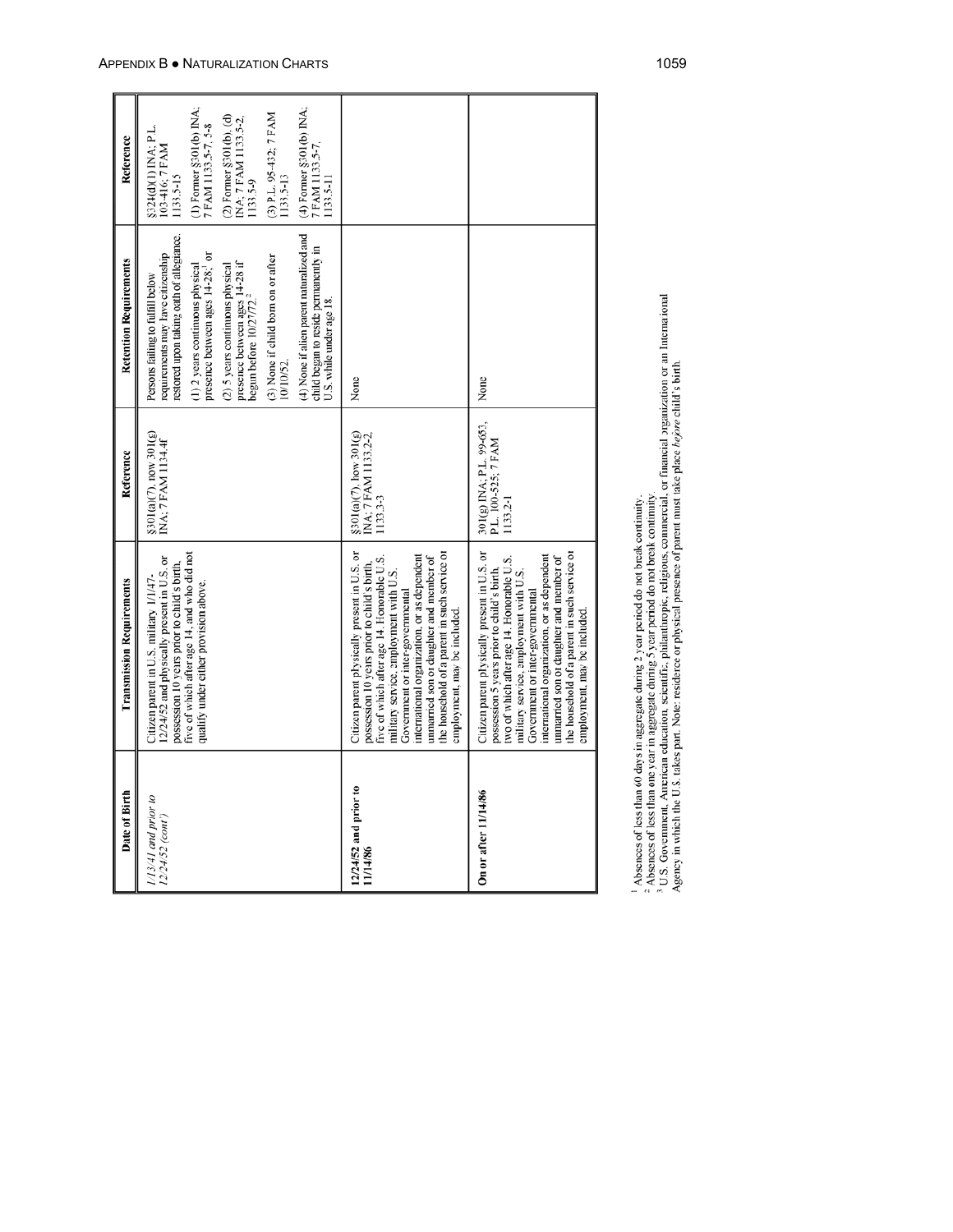| Date of Birth                              | <b>Transmission Requirements</b><br>(Parents' Residence)                        | <b>Applicable Laws</b>                                                                                                                                 | Reference                        |
|--------------------------------------------|---------------------------------------------------------------------------------|--------------------------------------------------------------------------------------------------------------------------------------------------------|----------------------------------|
| Before noon (EST) 5/24/34                  | One parent resided in the U.S.                                                  | §1993, Revised Statutes (RS); §301(h) INA; $\begin{bmatrix} 7 \text{ FAM} 1135.1 \\ 8 \text{ FAM} 1135.1 \\ 1135.1 \end{bmatrix}$<br>§101 P.L. 103-416 |                                  |
| Noon (EST) 5/24/34 and<br>prior to 1/13/41 | One parent resided in the U.S.                                                  | $$1993, RS$ as amended by Act of $$/24/34$                                                                                                             | 7 FAM 1135.6-1                   |
|                                            | 1/13/41 and prior to $12/24/52$   One parent resided in the U.S. or possession. | <b>8201(c) NA</b>                                                                                                                                      | 7 FAM 1134.2, 1134.3-1, 1134.3-2 |
| On or after 12/24/52                       | One parent resided in the U.S. or possession.                                   | §301(a)(3), now 301(c) INA                                                                                                                             | 7 FAM 1133.2-1a, 1133.3-1a       |
|                                            |                                                                                 |                                                                                                                                                        |                                  |

Birth Abroad to Two U.S. Citizen Parents

Notes: (1) In all cases, residence must take place prior to the child's birth; (2) the law does not define how long residence must be; and (3) children born to two U.S. citizen parents never had retention requirements.

Child Born Out Of Wedlock to U.S. Citizen Mother

| Date of Birth                              | <b>Transmission Requirements</b><br>(Parents' Residence)                                                                        | <b>Applicable Laws</b> | Reference      |
|--------------------------------------------|---------------------------------------------------------------------------------------------------------------------------------|------------------------|----------------|
| Before noon (EST) 5/24/34                  | child's birth; child not legitimated by alien father<br>Mother resided in the U.S. or possession prior to<br>before 1/13/41.    | §205, paragraph 2, NA  | 7 FAM 1135.3-2 |
| Noon (EST) 5/24/34 and<br>prior to 1/13/41 | Mother resided in U.S. or possession prior to child's §1993, RS as annended by Act of 5/24/34;<br>birth.                        | §205, paragraph 2, NA  | 7 FAM 1135.7-2 |
|                                            | 1/13/41 and prior to 12/24/52 Nother resided in U.S. or possession prior to child's $\frac{205}{5}$ , paragraph 2, NA<br>birth. |                        | 7 FAM 1134.5-4 |
| On or after 12/24/52                       | Mother physically present in U.S. or possession<br>continuously 12 months prior to child's birth.                               | \$309(c), INA          | 7 FAM 1133.4-3 |
|                                            |                                                                                                                                 |                        |                |

Note: Children born out of wedlock to a U.S. citizen mother never had retention requirements.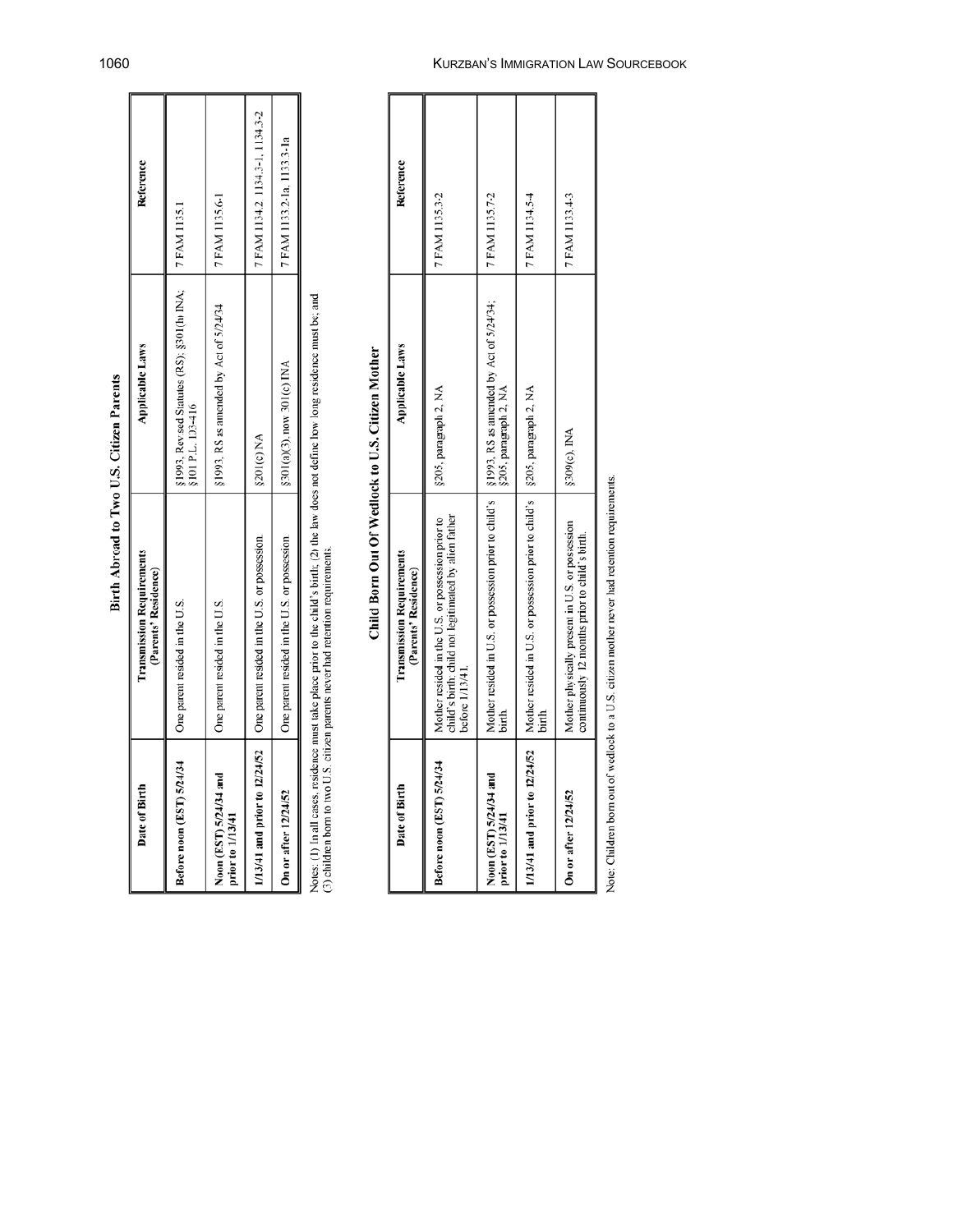| j        |
|----------|
|          |
|          |
| $\vdots$ |
| i<br>くり  |
|          |
| I        |
| i<br>i   |
|          |
|          |
| j        |
| i        |

| Date of Birth          | <b>Relationship Requirements</b><br>Transmission and Legal                                                                                 | Reference                                       | <b>Retention Requirements</b>                                                                                     | Reference                                                                |
|------------------------|--------------------------------------------------------------------------------------------------------------------------------------------|-------------------------------------------------|-------------------------------------------------------------------------------------------------------------------|--------------------------------------------------------------------------|
|                        | Before noon (EST) 5/24/34   Legitimated under law of father's U.S. or<br>foreign domicile. Father resided in U.S.<br>before child's birth. | §1993, RS: 7 FAM<br>1135.3-1                    | None                                                                                                              |                                                                          |
| Noon (EST) 5/24/34 and | Legitimated under law of father's U.S. or<br>foreign domicile. Father resided in U.S.<br>before child's birth.                             | §1993, RS as amended in<br>1934; 7 FAM 1135.7-1 | restored upon taking oath of allegiance.<br>requirements may have citizenship<br>Persons failing to fulfill below | P.L. 103-416 1133.5-15<br>\$324(d)(1) INA; \$101                         |
|                        |                                                                                                                                            |                                                 | (1) 5 years residence between ages<br>13-21 if begun before 12/24/52; or                                          | (1) $$201(g)$ and (h) NA;<br>7 FAM 1133.6-3                              |
|                        |                                                                                                                                            |                                                 | presence between ages 14-28; <sup>1</sup> or<br>(2) 2 years continuous physical                                   | (2) Forner §301(b), (c)<br>INA; 7 FAM 1133.5-7,<br>1133.5-8              |
|                        |                                                                                                                                            |                                                 | presence between ages 14-28 if<br>(3) 5 years continuous physical<br>begun before $10/27/72$ . <sup>2</sup>       | $(3)$ Former $\S 301(b)$ , $(d)$<br>INA: 7 FAM 1133.5-2,<br>$1133.5 - 9$ |
|                        |                                                                                                                                            |                                                 | (4) None if parent employed certain<br>occupation.                                                                | $(4)$ $$201(g) NA; 7 FAM$<br>134.6-2                                     |
|                        |                                                                                                                                            |                                                 | (5) None if alien parent naturalized and<br>child began to reside permanently in<br>U.S. while under age 18.      | (5) Former §301(b) INA;<br>7 FAM 1133.5-7,<br>1133.5-11                  |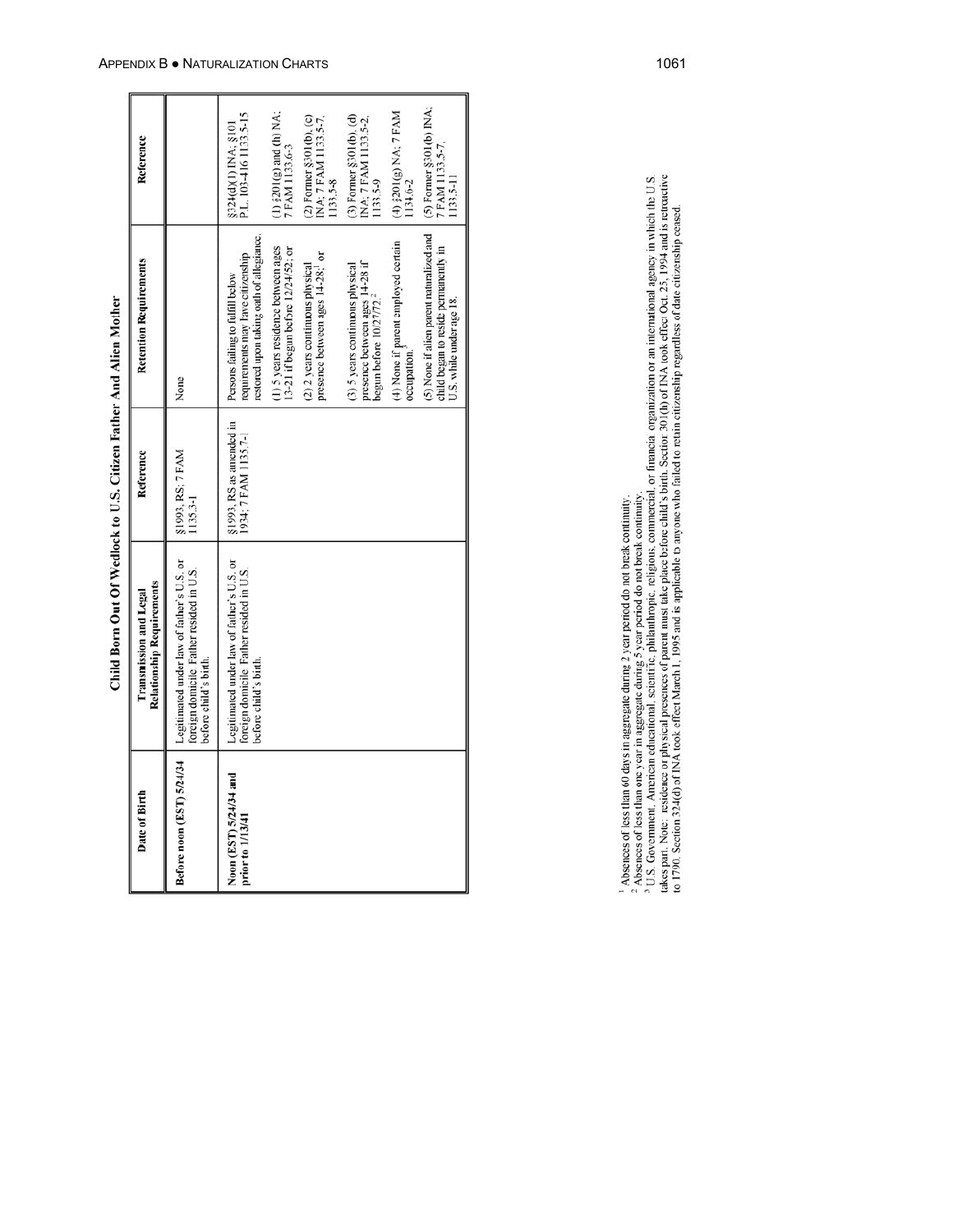| Date of Birth                        | <b>Transmission Requirements</b>                                                                                                                                                                                                                                                                                                                                                                 | Reference                            | <b>Retention Requirements</b>                                                                                     | Reference                                                       |
|--------------------------------------|--------------------------------------------------------------------------------------------------------------------------------------------------------------------------------------------------------------------------------------------------------------------------------------------------------------------------------------------------------------------------------------------------|--------------------------------------|-------------------------------------------------------------------------------------------------------------------|-----------------------------------------------------------------|
| 1/13/41 and prior to<br>12/24/52     | possession 10 years prior to child's birth,<br>of which after the age of 14. Honor-able<br>(1a) Father physically present in U.S. or                                                                                                                                                                                                                                                             | §301(a)(7) INA; 7 FAM<br>1133.3-3    | restored upon taking oath of allegiance.<br>requirements may have citizenship<br>Persons failing to fulfill below | §324(d)(1) INA; §101<br>P.L. 103-416; 7 FAM<br>1133.5-15        |
|                                      | international organization, or as dependent<br>unnarried son or daughter and member of<br>U.S. military service, employment with<br>U.S. Government or intergovernmental                                                                                                                                                                                                                         |                                      | (1) 2 years continuous physical<br>presence between ages 14-18;                                                   | (1) Former §301(b), (c)<br>INA; 7 FAM 1133.5-7,<br>$5-8$        |
|                                      | the household of a parent in such service or<br>employment may be included; and                                                                                                                                                                                                                                                                                                                  |                                      | presence between ages $14-28$ if<br>begun before $10/27/72$ . <sup>2</sup><br>(2) 5 years continuous physical     | INA; 7 FAM 1133.5-2,<br>$(2)$ Former §301(b), $(d)$<br>1133.5-9 |
|                                      | the legitimation law of father's or child's<br>(1b) Paternity established fore age 21 by<br>residence/domicile; or                                                                                                                                                                                                                                                                               | \$309(b) INA                         | (3) None if parent employed in<br>certain occupation. <sup>3</sup>                                                | (3) 201(g) NA; 7 Fam<br>1134.6-2                                |
|                                      | (2a) Father resided in U.S. or possession 10<br>years prior to child's birth, five of which                                                                                                                                                                                                                                                                                                      | §201(g) NA                           | (4) None if child born on or after<br>10/10/52                                                                    | (4) P.L. 95-432; 7 FAM<br>1133.5-13                             |
|                                      | by legitimation or court adjudication before<br>(2b) Paternity established during minority<br>after the age of 16 years; and<br>12/24/52.                                                                                                                                                                                                                                                        | 8205 NA; 7 FAM 1134.5-2              | (5) None if alien parent naturalized and<br>child began to reside permanently in<br>U.S. while under age 18.      | $(5)$ Former $\S$ 301(b) INA;<br>7 FAM 1133.5-7.<br>1133.5-11   |
| 12/24/52 through 11/14/68            | the household of a parent in such service or<br>international organization, or as dependent<br>unmarried son or daughter and member of<br>five of which after age 14. Honorable U.S.<br>possession 10 years prior to child's birth,<br>military service, employment with U.S.<br>(1) Father physically present in U.S. or<br>employment, may be included; and<br>Government or intergovernmental | \$301(a)(7) INA                      | None                                                                                                              |                                                                 |
|                                      | (2) Paternity established under age 21 by<br>legitimation law of father's or child's<br>esidence/domicile.                                                                                                                                                                                                                                                                                       | §309(a) INA as originally<br>enacted |                                                                                                                   |                                                                 |
| egardless of date citizenship ceased | Note: INA §301(th) took effect 10/25/94 and is retroactive to 1790. INA §324(d) took effect 3/1/95 and is applicable to anyone who failed to retain citizenship                                                                                                                                                                                                                                  |                                      |                                                                                                                   |                                                                 |

<sup>1</sup> Absences of less than 60 days in aggregate during 2 year period do not break continuity.<br><sup>2</sup> Absences of less than one year in aggregate during 5 year period do not break continuity.<br><sup>3</sup> U.S. Government, American educa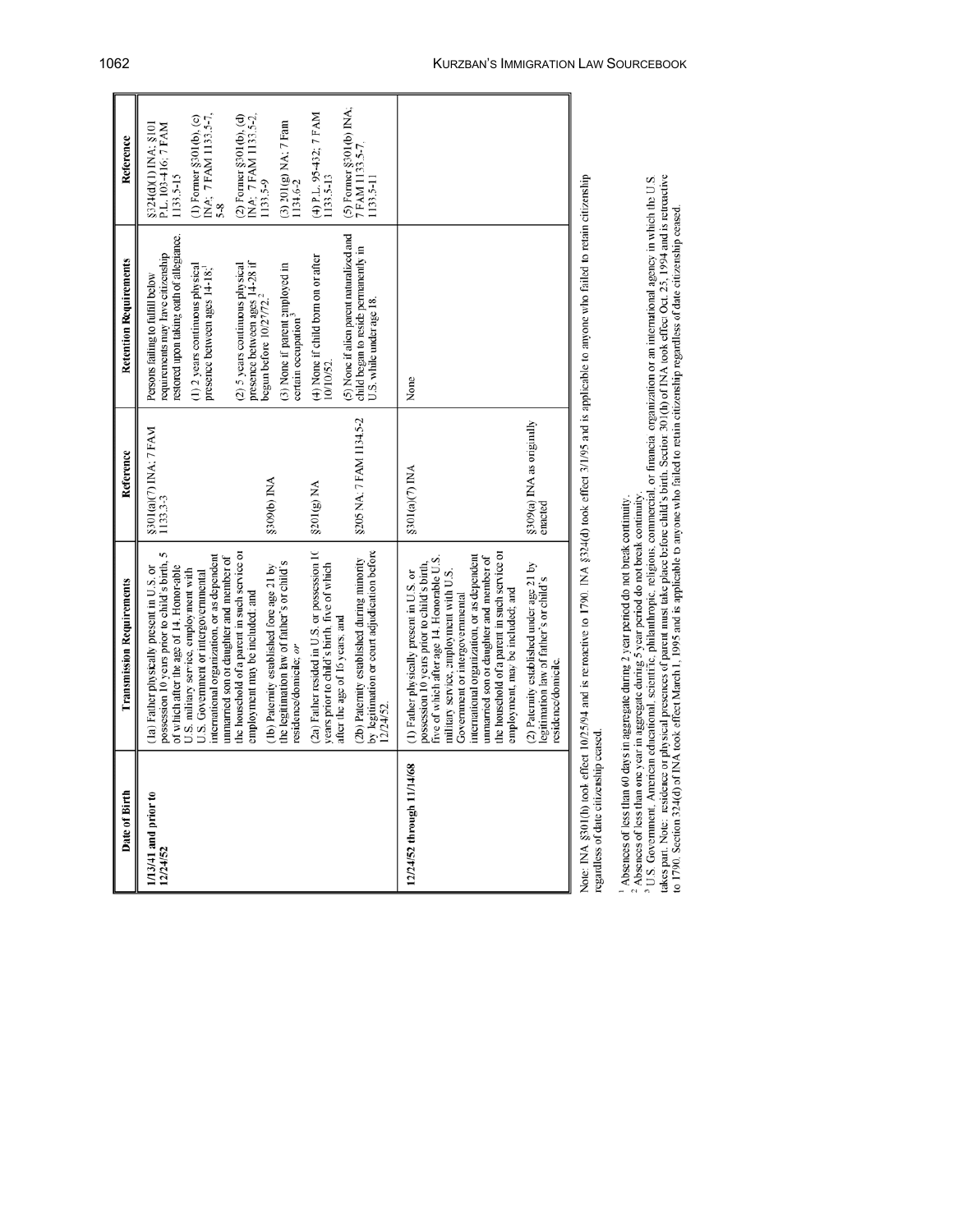| Reference                        |                                                                                                                                                                                                                                                                                                                                                                                                  |                                                                                                                                                                                                                                                                                                                                                                          |                                                                                                                     |
|----------------------------------|--------------------------------------------------------------------------------------------------------------------------------------------------------------------------------------------------------------------------------------------------------------------------------------------------------------------------------------------------------------------------------------------------|--------------------------------------------------------------------------------------------------------------------------------------------------------------------------------------------------------------------------------------------------------------------------------------------------------------------------------------------------------------------------|---------------------------------------------------------------------------------------------------------------------|
| <b>Retention Requirements</b>    | None                                                                                                                                                                                                                                                                                                                                                                                             |                                                                                                                                                                                                                                                                                                                                                                          |                                                                                                                     |
| Reference                        | $$301(a)(7)$ INA                                                                                                                                                                                                                                                                                                                                                                                 | 11/14/86, 102 Stat. 2619;<br>\$309(a) INA as amended<br>7 FAM 1133.4-2                                                                                                                                                                                                                                                                                                   | §309(a) INA, as originally<br>enacted                                                                               |
| <b>Transmission Requirements</b> | the household of a parent in such service or<br>international organization, or as dependent<br>unmarried son or daughter and member of<br>five of which after age 14. Honorable U.S.<br>possession 10 years prior to child's birth,<br>military service, employment with U.S.<br>(1) Father physically present in U.S. or<br>employment, may be included; and<br>Government or intergovernmental | (2a) Blood relationship established between<br>deceased) agrees in writing to support child<br>until 18 years, and while child is under 18<br>acknowledges paternity, or (iii) paternity<br>years: (i) child is legitimated, (ii) father<br>father and child, father a U.S. citizen at<br>established by court adjudication, or<br>time of child's birth, father (unless | (2b) Paternity is established under age 21<br>by the legitimation law of father's or<br>child's residence/domicile. |
| Date of Birth                    | After 11/14/68 through<br>11/14/71                                                                                                                                                                                                                                                                                                                                                               |                                                                                                                                                                                                                                                                                                                                                                          |                                                                                                                     |

Г T